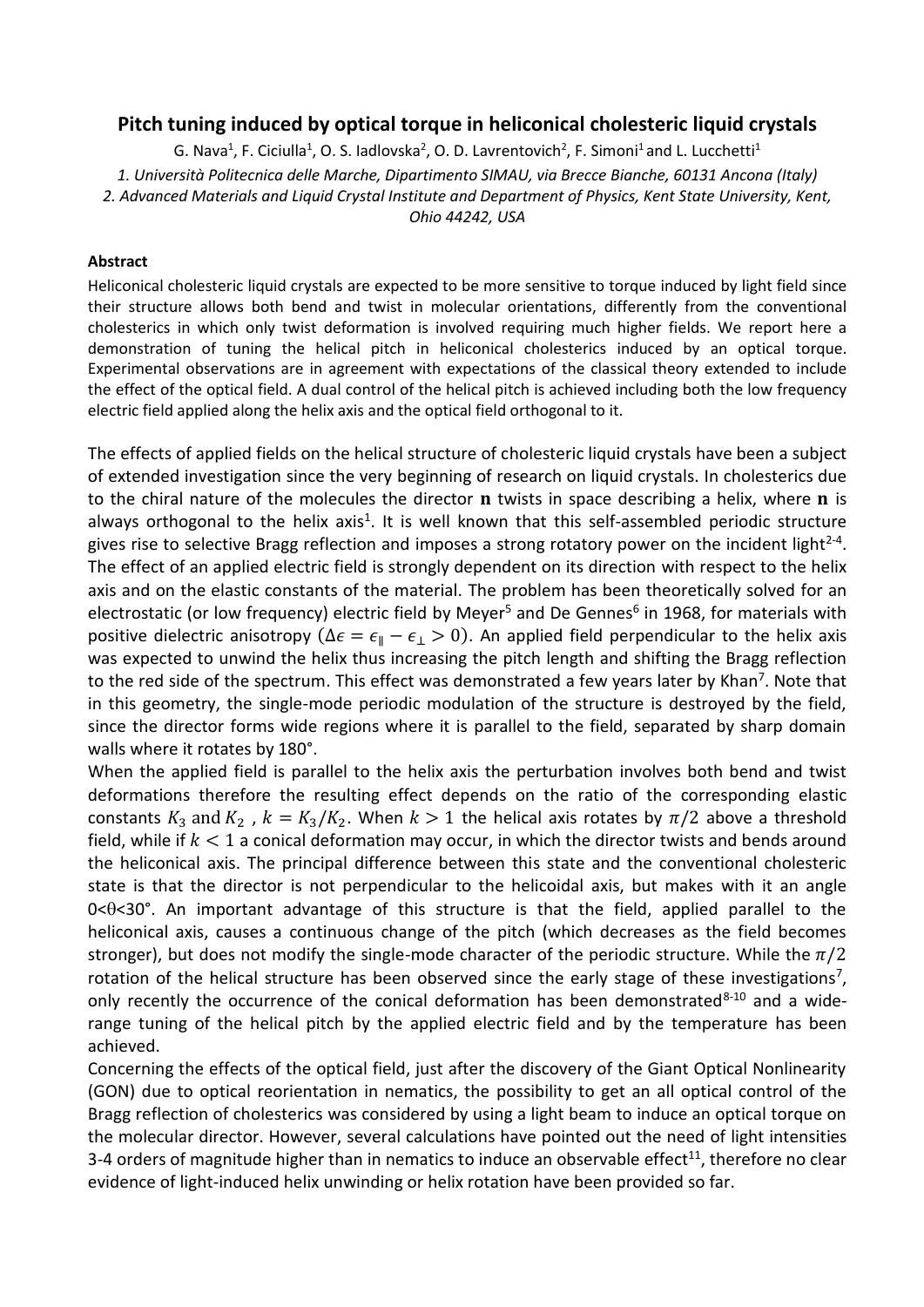The new heliconical phase gives a new opportunity to observe the effect of a light beam on the helical structure because, as already outlined, the interaction with a field involves both twist and bend deformations. While light induced twist is hard to observe due to the high intensity required<sup>12</sup>, light induced bend corresponds to the GON effect in nematics, thus it is expected to produce an optical torque comparable to the one originated by the low frequency field and competing with it to determine both the conical angle of the structure and its pitch.



Fig.1 Experimental apparatus. Inset: sketch of the static (E) and optical (A<sub>opt</sub>) fields and of the corresponding torques.

Here we analyze the effect of light on the oblique heliconical cholesterics (Ch-OH) and demonstrate that the helicoidal structure can be affected by an optical field orthogonal to the helix axis. We show that the wavelength of the reflected light can be tuned from green to infrared by changing the power of the incident light. By varying the applied low frequency electric field we demonstrate that tuning of the helical pitch is due to the additional optical torque acted on the molecular director by the light beam. By including in the Meyer's theory the effect of the optical field we find a good agreement with the experimental data.

The free energy density including the contribution of the optical field  $\mathbf{E}_{OPT}$  becomes:

$$
f = \frac{1}{2}K_1(\nabla \cdot \mathbf{n})^2 + \frac{1}{2}K_2(\mathbf{n} \cdot \nabla \times \mathbf{n} - q_0)^2 + \frac{1}{2}K_3(\mathbf{n} \times \nabla \times \mathbf{n})^2 - \frac{1}{2}\epsilon_0\Delta\epsilon(\mathbf{n} \cdot \mathbf{E})^2 - \frac{1}{4}\epsilon_0\Delta\epsilon_{OPT}(\mathbf{n} \cdot \mathbf{E}_{OPT})^2
$$
 (1)

where  $K_1$  is the splay elastic constant,  $q_0 = 2\pi/P_0$ ,  $P_0$  the helix pitch of the unperturbed cholesteric,  $\Delta \epsilon = \epsilon_{\parallel}-\epsilon_{\perp}$  at low frequency and  $\Delta \epsilon_{OPT} = \epsilon_{\parallel}^{OPT} - \epsilon_{\perp}^{OPT}$  at optical frequency.

Equation (1) is calculated by considering the molecular director oriented along the oblique helicoid,  $\mathbf{n} = (\sin\theta\cos\phi, \sin\theta\sin\phi, \cos\theta)$ , with the cone angle  $\theta > 0$  and the azimuthal rotation angle  $\phi =$  $(2\pi/P)z$ . The low frequency field is applied along the helix axis direction:  $\mathbf{E} = \mathbf{E}\hat{\mathbf{z}}$ . The optical field is polarized in a plane orthogonal to the helix axis,  $\mathbf{E}_{OPT} = E_x \hat{\mathbf{x}} + E_y \hat{\mathbf{y}}$ .

If we neglect any light induced twist effect, the effective optical torque acts only on bend deformation. Under this approximation the actual light polarization in the medium is not relevant as far as any longitudinal component of the optical field is negligible. The equilibrium conical angle  $\theta$ satisfies the following equation: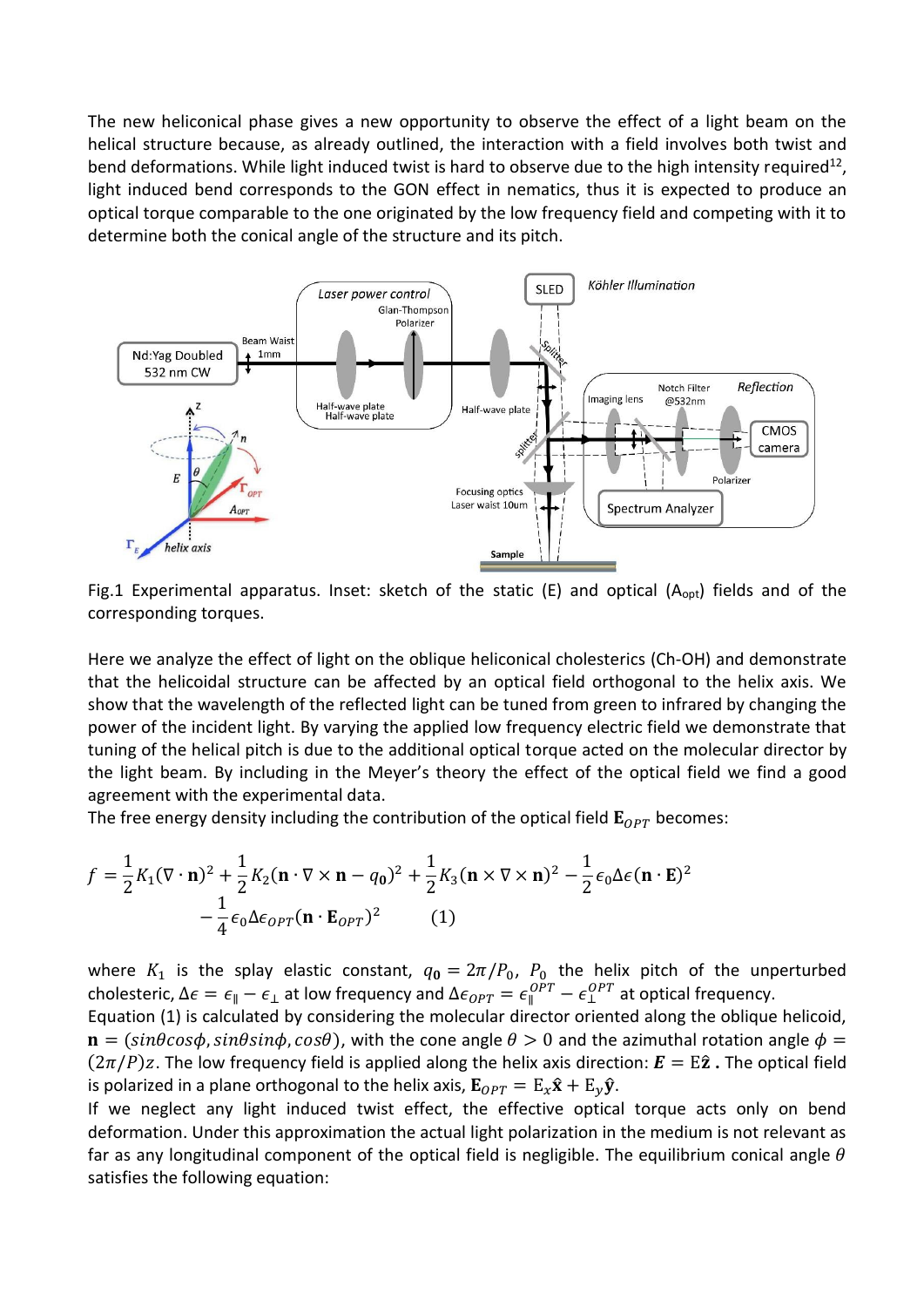$$
\frac{\epsilon_0 \Delta \epsilon E^2 - \frac{1}{2} \epsilon_0 \Delta \epsilon_{OPT} A_{OPT}^2}{K_2^2 q_0^2} [(K_2 - K_3)^2 \sin^4 \theta + 2K_3 (K_2 - K_3) \sin^2 \theta + K_3^2] - K_3 = 0 \quad (2)
$$

where  $A_{OPT}^2 = (\mathbb{E}_x cos \phi + \mathbb{E}_y sin \phi)^2$  is the square modulus of the effective optical field producing the torque. The competing action of the two applied fields is sketched in the inset of Fig.1, where they are represented with the corresponding torques  $\Gamma_E$  and  $\Gamma_{OPT}$ .

The condition  $sin\theta = 0$  leads to the critical field for complete unwinding:

$$
E'_{NC} = \sqrt{E_{NC}^2 + \frac{1}{2} \frac{\Delta \epsilon_{OPT}}{\Delta \epsilon} A_{OPT}^2} \tag{3}
$$

while the usual definition of the critical field in absence of optical pumping is given by  $E_{NC}$  =  $2\pi$  $P_{0}$  $K_2$  $\frac{R_2}{\sqrt{\epsilon_0\Delta\epsilon K_3}}$ . The meaning of Eq.(3) is clear: the effect of light is to increase the static field needed to unwind the structure to the nematic state, because the torques of the static and of the optical fields oppose to each other.

At the same time, Eq.(2) suggests that the effective static field along the helix axis is reduced due to the competing action of the optical torque on the molecular director:

$$
E_{eff}^2 = E^2 - \frac{1}{2} \frac{\Delta \epsilon_{OPT}}{\Delta \epsilon} A_{OPT}^2 \,. \tag{4}
$$

As a consequence, the dependence of the helical pitch on the applied fields, which obeys the equation  $P = \frac{2\pi}{r}$  $\frac{2\pi}{E}$   $\sqrt{\frac{K_3}{\epsilon_0 \Delta}}$  $\frac{\kappa_3}{\epsilon_0 \Delta \epsilon}$  when only the electric field is present<sup>8</sup>, is now given by:

$$
P = 2\pi \sqrt{\frac{K_3}{\epsilon_0 \Delta \epsilon (E^2 - \frac{1}{2} \frac{\Delta \epsilon_{OPT}}{\Delta \epsilon} A_{OPT}^2)}
$$
(5)

The pitch increases with the optical field due to the less effective action of the low frequency field. Eq.(5) results in the condition:  $E^2 \geq \frac{1}{3}$ 2  $\Delta \epsilon_{OPT}$  $\frac{\epsilon_{OPT}}{\Delta \epsilon} A_{OPT}^2$  . However since the minimum necessary for the onset of the heliconical structure when only the electric field is present is<sup>8</sup>  $E_{N^*c} = E_{NC} \frac{k[2+\sqrt{2(1-k)}}{1+k}$  $\frac{\sqrt{2(1-\kappa)}}{1+k},$ it means that in presence of the optical field this becomes:

$$
E'_{N^*c} = \sqrt{E_{N^*c}^2 + \frac{1}{2} \frac{\Delta \epsilon_{OPT}}{\Delta \epsilon} A_{OPT}^2}
$$
 (6)

We obtained the Ch-OH by mixing a dimeric LC 1",7" - bis(4-cyanobiphenyl-4'-yl) heptane (CB7CB), rod-like mesogen pentylcyanobiphenyl (5CB) (Merck) and left-handed chiral dopant S811 (Merck), in weight proportion 5CB:CB7CB:S811 = 44.7:51.1:4.2. At  $61.5^{\circ}C$ , the cholesteric melts into an isotropic fluid, and at  $26.7\,^o\text{C}$  it transforms into the chiral analog of the twist-bend nematic phase<sup>13-</sup> <sup>15</sup>. The mixture was sandwiched between two conductive glasses treated to get planar alignment of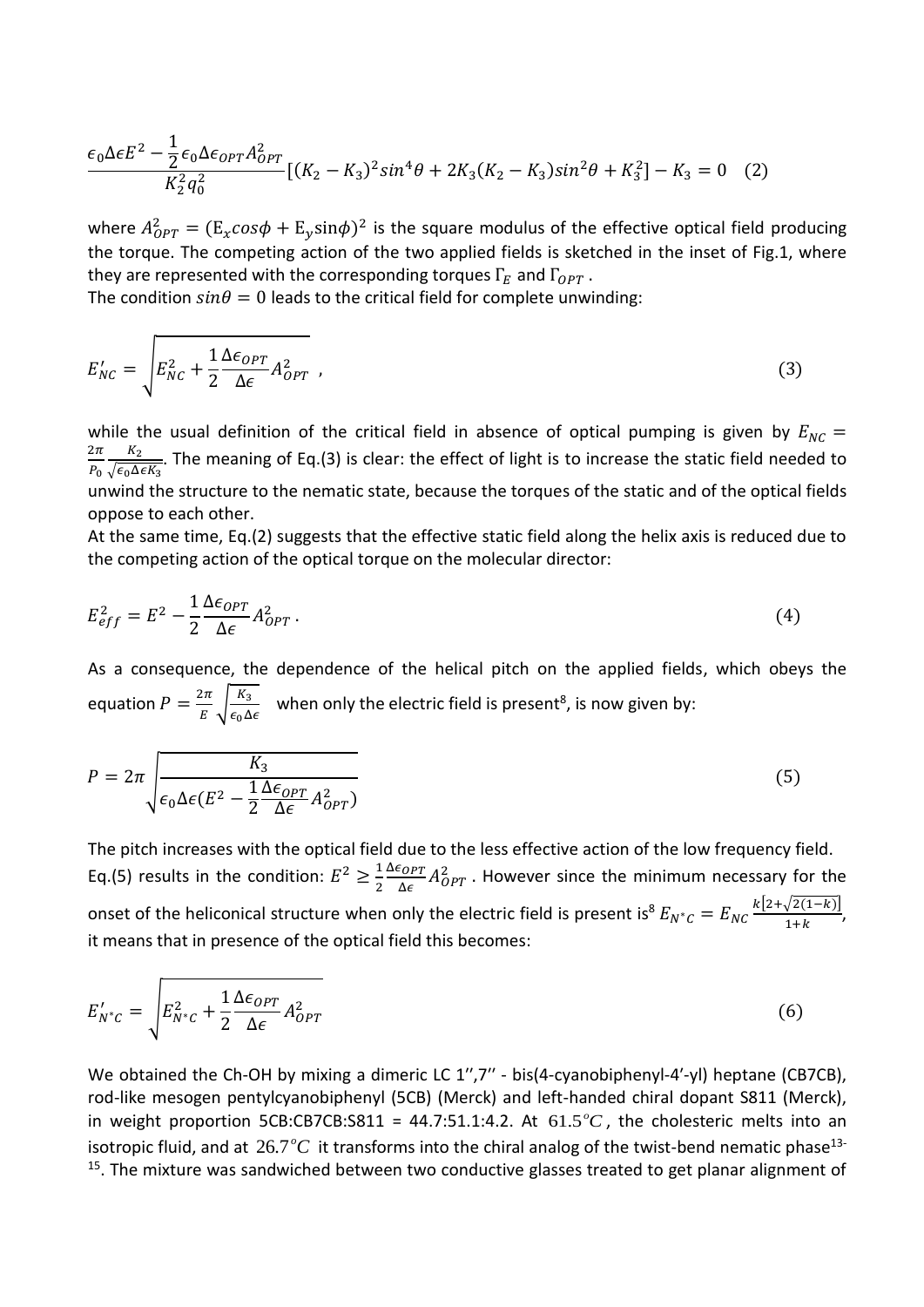the director. Mylar spacers 20 µm thick were used to control cell thickness. The cell was filled keeping the material in the isotropic phase and then slowly cooled down to room temperature.

The used mixture exhibits the behavior typical of Ch-OH<sup>8-10</sup>: above a sufficiently strong electric field, the material is switched into a uniform nematic with the director parallel to the field, giving rise to a state which appears dark when viewed between crossed linear polarizers. By decreasing the external field, the LC shows a sequence of changing wavelength of reflection, from UV to visible blue, then green, orange, red, and, finally, near IR. By further decreasing the field, one obtains a light scattering texture. All data reported here were obtained at *27.5° C*.

The effect of light on the cell was investigated using the inverted microscope apparatus shown in Fig. 1. The pump beam is originated by a CW frequency doubled Nd:YAG laser ( $\lambda$  = 532 nm), focused by a 5 cm lens in the sample volume. The probe beam is the white light of a SLED source, focused by the same optics used for the pump. The used set up allows us to monitor both the reflection spectra and the sample appearance in reflection mode. A half wave plate combined with a Glan-Thomson polarizer were used to vary the power of the pump beam. Cell temperature was controlled by means of a Peltier temperature controller with an accuracy of 0.1°C.

Irradiation with light polarized in the plane of the cell with no electric field applied does not produce any selective reflection of light, indicating that, in the used experimental conditions, the Ch-OH structure cannot be induced by the optical field alone. This behavior is in agreement with previous observations stating that the Ch-OH phase requires a non-vanishing component of the field along the helix axis<sup>8,9</sup>. Tilting the cell does not change the situation, which can be an indication of a too small axial component of the field.

The behavior under the combined action of the electric and optical fields is different. Application of a low frequency field (in the following "static") along the helix with the amplitude above a threshold value  $E_{NC} = 4.5 \frac{V}{\mu r}$  $\frac{v}{\mu m}$ , unwinds the helix. Lower fields allow the existence of the heliconical structure as already described, that is evidenced by the appearance of different colors in the reflection pattern. The helical pitch decreases as the field increases, as shown in the first line of Fig.2, where the black pattern corresponds to Bragg reflection in the UV region. The color-tuning effect of a pump beam illuminating the same cell under the same static field is shown in the second line; the beam is linearly polarized in the plane of the cell.



Fig.2 Sample appearance in reflection mode under the action of an increasing static electric field in the absence (left column) and in the presence (right column) of an optical field. Light power: 250 mW, beam waist: 10 µm.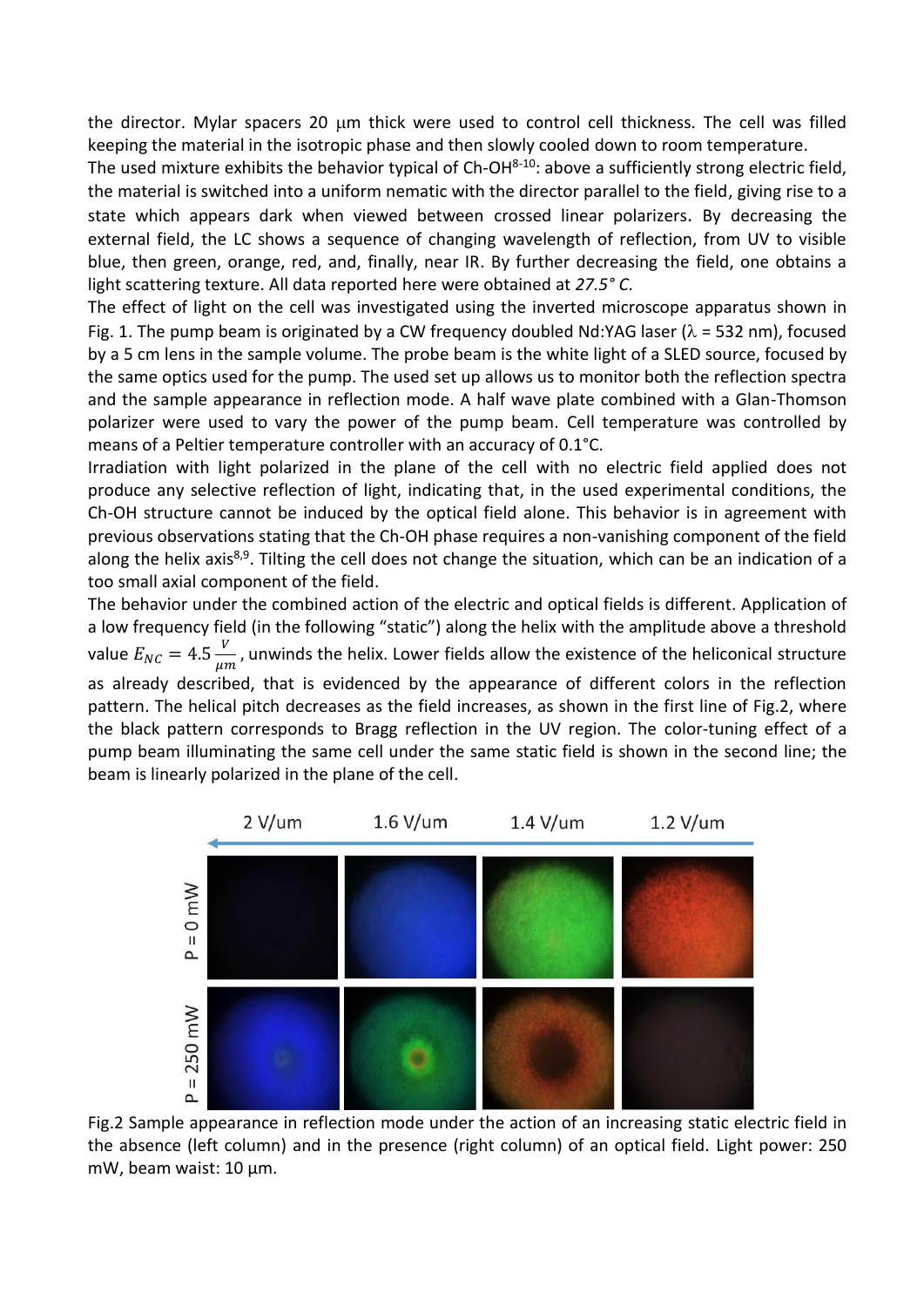The effect of pitch elongation induced by the light field is made evident by the observed colors: the impinging light shifts the sample reflection to longer wavelengths. In these pictures it is also evident a strong effect due to nonlocality since the image corresponds to an area larger than the laser waist on the sample (about 10  $\mu$ m). The dark spots in the center of the images (wider as the static field decreases) correspond to reflection in the near IR region. This effect shows a very weak dependence on pump polarization.

As outlined, laser irradiation induces an increase of the pitch for each applied voltage. The same effect is observed by increasing temperature<sup>10</sup> and in our sample we measured a shift of the reflection peak from 430 to 610 nm with a change of only 3°C (from 27 to 30 °C) for a fixed static field of 2.2 V/µm. Such a high sensitivity to temperature variations can involve light-induced heating due to absorption that contributes to the observed color changes. In order to understand the origin of the light-induced effect a different experiment was performed by keeping the static field at a value over 4.5 V/ $\mu$ m, where the oblique helical structure is unwound and the director is aligned in a uniaxial fashion parallel to the static field. Under this condition the sample appears dark when viewed between crossed polarizers; this homeotropic state is preserved as the temperature rises. Since the oblique helicoid is absent, the heating cannot modify the Bragg reflection.

By choosing  $E > E_{NC}$  at any fixed temperature, irradiation with light causes the colored pattern to reappear, that is light restores the colored appearance of the sample originating in Bragg reflection, as shown in Fig. 3 for a pump power  $P = 300$  mW. A few seconds of light irradiation produce selective reflection of light. Similarly to Fig.2, the irradiated area is much smaller than the colored one in the image and the wavelength of the selective reflection decreases as one moves from the center of the beam to the periphery and to the not irradiated region where nonlocal reorientation can take place. This observation eliminates the possibility of the light-induced heating as the cause of the spectral changes and is consistent with optical reorientation triggered by the optical torque that competes with the static field.



Fig.3 Sample appearance in reflection mode under the combined action of light and of a static electric field higher than the critical one required to unwound the helix.

In order to demonstrate the occurrence of the optical reorientation effect, the following simple measurement can be carried out. In the presence of an optical field, according to Eq.(3), the critical voltage necessary to produce the unwound nematic structure increases:

$$
V'_{NC} = \sqrt{V_{NC}^2 + \frac{\Delta \epsilon_{OPT}}{\Delta \epsilon} d^2 \frac{\epsilon_r^2 I}{\epsilon_0 c n_{av}}},
$$
\n
$$
\tag{7}
$$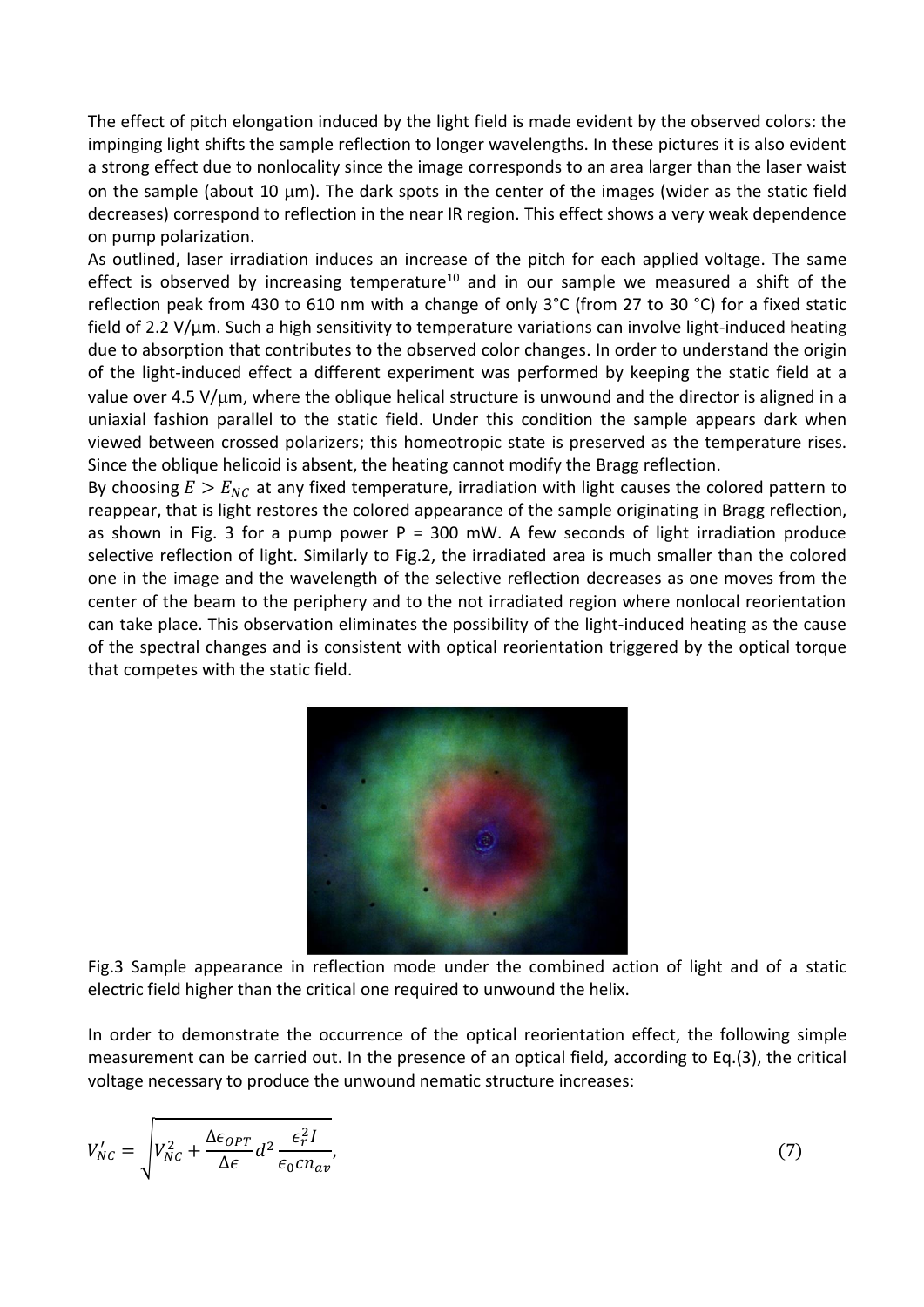where we use the following relationship between the effective optical field and the intensity  $A^2 =$ 2  $\frac{27}{\epsilon_0 c n_{av}}$  ( $n_{av}$  is an average refractive index).

Measurements have been performed at different pump powers, monitoring how the critical voltage depends on light intensity. Critical voltage was determined at the occurrence of a dark texture between crossed polarizers.



Fig.4 a) Critical voltage necessary to unwound the structure vs light intensity. Continuous line is a best fit with eq. (7); b) Reflected wavelength variation  $\Delta\lambda$  vs light intensity and best fit with eq. (10). External electric field: 2.28 V/µm.

Data are reported in Fig. 4a with a best fit using eq.(7). The experimental data are in a good agreement with the theory. The fitting parameter *B* defined by the relation  $V'_{NC} = \sqrt{V_{NC}^2 + B I}$  has the value  $B = 3.6 \cdot 10^{-6} V^2 m^2/W$  which is very close to the theoretical one  $\frac{\Delta \epsilon_{OPT}}{\Delta \epsilon}$ Δ  $\epsilon_r^2$  $\frac{\epsilon_{\tilde{r}}}{\epsilon_0 c n_{av}} d^2 =$  $2 \cdot 10^{-6} V^2 m^2/W$  obtained using the values of the material parameters of a very similar mixture where they have been measured ( $\Delta \epsilon_{opt} \approx 0.64$ ,  $\Delta \epsilon \approx 8$ ,  $\epsilon_r = \epsilon_{//} \approx 14$ ,  $n_{av} \approx 1.6$ ). According to this result, we expect that at any value of static field that stabilizes a heliconical structure, light illumination increases the pitch, which is evidenced by the red-shift of the Bragg peak. To verify this hypothesis we measured the reflected wavelength as a function of the light intensity, for a fixed value of the static field. The latter was kept at 2.28 V/um which corresponds to an "unperturbed" reflected wavelength  $\lambda_0$  = 427 nm. Results are shown in Fig. 4b, where the solid line is a fit with eq. (9).

By introducing the light intensity eq.(5) becomes:

$$
P = 2\pi \int \frac{K_3}{\epsilon_0 \Delta \epsilon (E^2 - \frac{\Delta \epsilon_{OPT}}{\Delta \epsilon} \frac{I}{\epsilon_0 c n_{av}})}
$$
(8)

The shift of the reflected wavelength observed in Fig. 4b is determined by the pitch variation:  $\Delta \lambda = n_{av} [P(I) - P(0)]$ . By substituting eq. (8) in this expression one gets: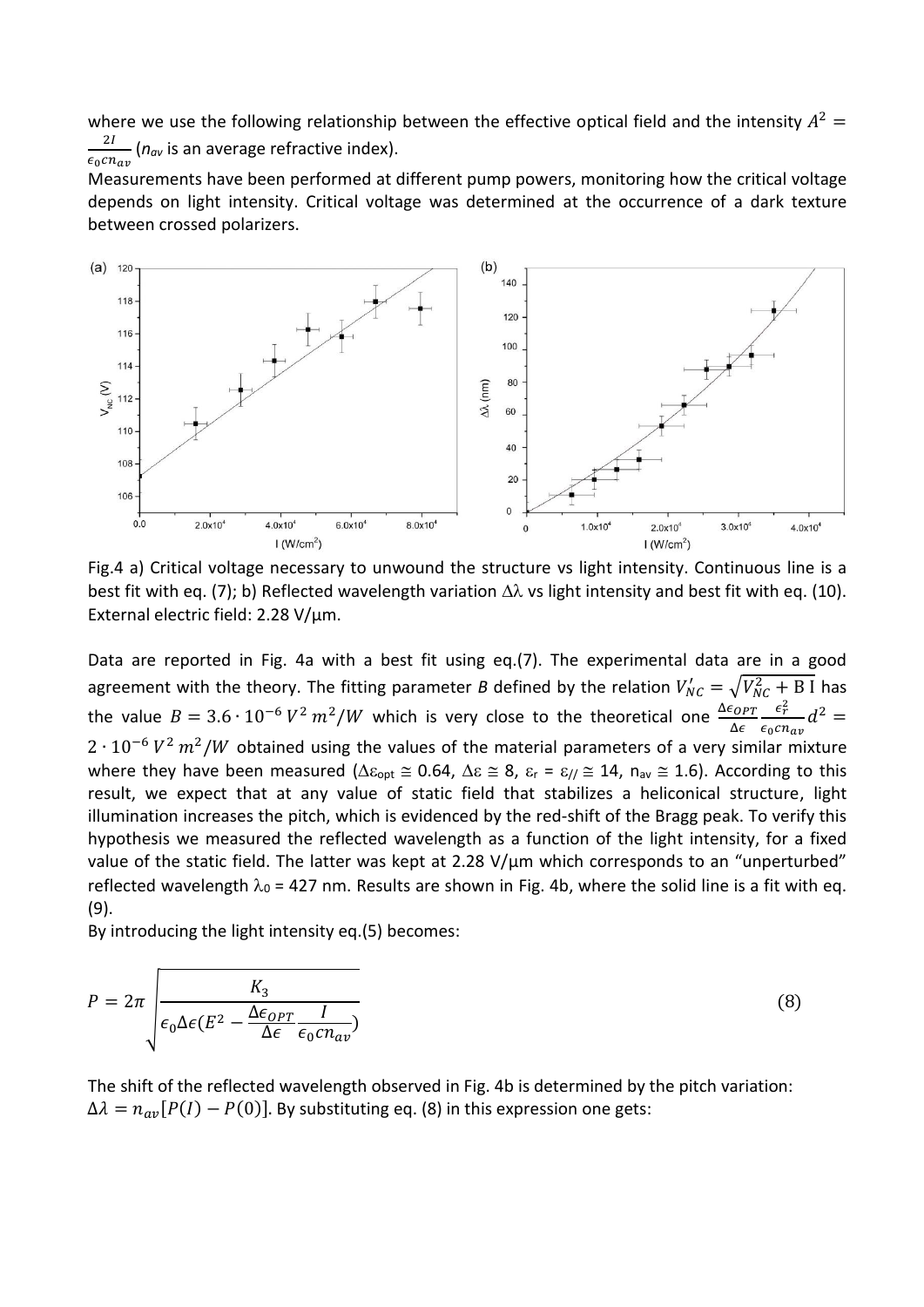$$
\Delta \lambda = n_{av} \left[ 2\pi \left[ \frac{K_3}{\epsilon_0 \Delta \epsilon (E^2 - \frac{\Delta \epsilon_{OPT}}{\Delta \epsilon} \frac{I}{\epsilon_0 c n_{av}})} - P(0) \right] \right]
$$
(9)

which has been used to fit the curve in Fig.4b.

The agreement is again quite good. From the parameter  $A = 2\pi \sqrt{\frac{K_3}{\epsilon A}}$  $\frac{\mu_3}{\epsilon_0 \Delta \epsilon}$  we can estimate the bend elastic constant of the used mixture:  $K_3 \cong 0.6$  pN, which is in good agreement with the values found in similar mixtures exhibiting the oblique heliconical phase at temperature close to the transition to the twist-bend nematic phase<sup>8,16</sup>, thus strengthening our confidence in the good quality of the fit. The parameter  $\frac{\Delta \epsilon_{OPT}}{\Delta \epsilon}$ Δ 1  $\frac{1}{\epsilon_0 c n_{av}}$  turns out to be higher than the one calculated but still of the right order of magnitude  $(0.29 \cdot 10^2 \text{ vs the calculated } 0.19 \cdot 10^2 \text{ V}^2/W)$ .

Figure 5 shows how the minimum and the maximum static critical fields required to observe the heliconical cholesteric phase, namely  $E'_{N+C}$  and  $E'_{NC}$ , depend on the light intensity. They both increase by the same amount, in agreement with equations (3) and (6), showing that light shifts upward the static field range able to stabilize the heliconical structure, in a way very different from temperature rise that has been reported to significantly broaden this range. Therefore these data are an additional proof of the light-controlled spectral response.



Figure 6. Minimum (full triangles) and maximum (full circles) critical static fields necessary to observe the heliconical phase, vs light intensity.

We reported the first observation of optical control of the helical pitch in Ch-OH and the optical tuning of their structural colors caused by selective Bragg reflection. We demonstrated that the Ch-OH structure can be affected by an optical field orthogonal to the helix axis. We showed that the wavelength of the reflected light can be tuned from green to IR by changing the power of the incident light.

The effect is due to the optical torque acted on the molecular director by the light beam, that is opposite to the one caused by the static field, as demonstrated by measuring how the intensity of impinging light affects the effective threshold field required to totally unwind the helix and the wavelength of the Bragg reflection. By supplementing the Meyer-de Gennes theory with the effect of the optical field, we find a good agreement with the experimental data.

## **Acknowledgements**

L.L, F.S. and G.N. would like to thank Victor Reshetnyak and Tommaso Bellini for useful discussions. The work of O.S.I. and O.D.L has been supported by NSF grant ECCS-1906104.